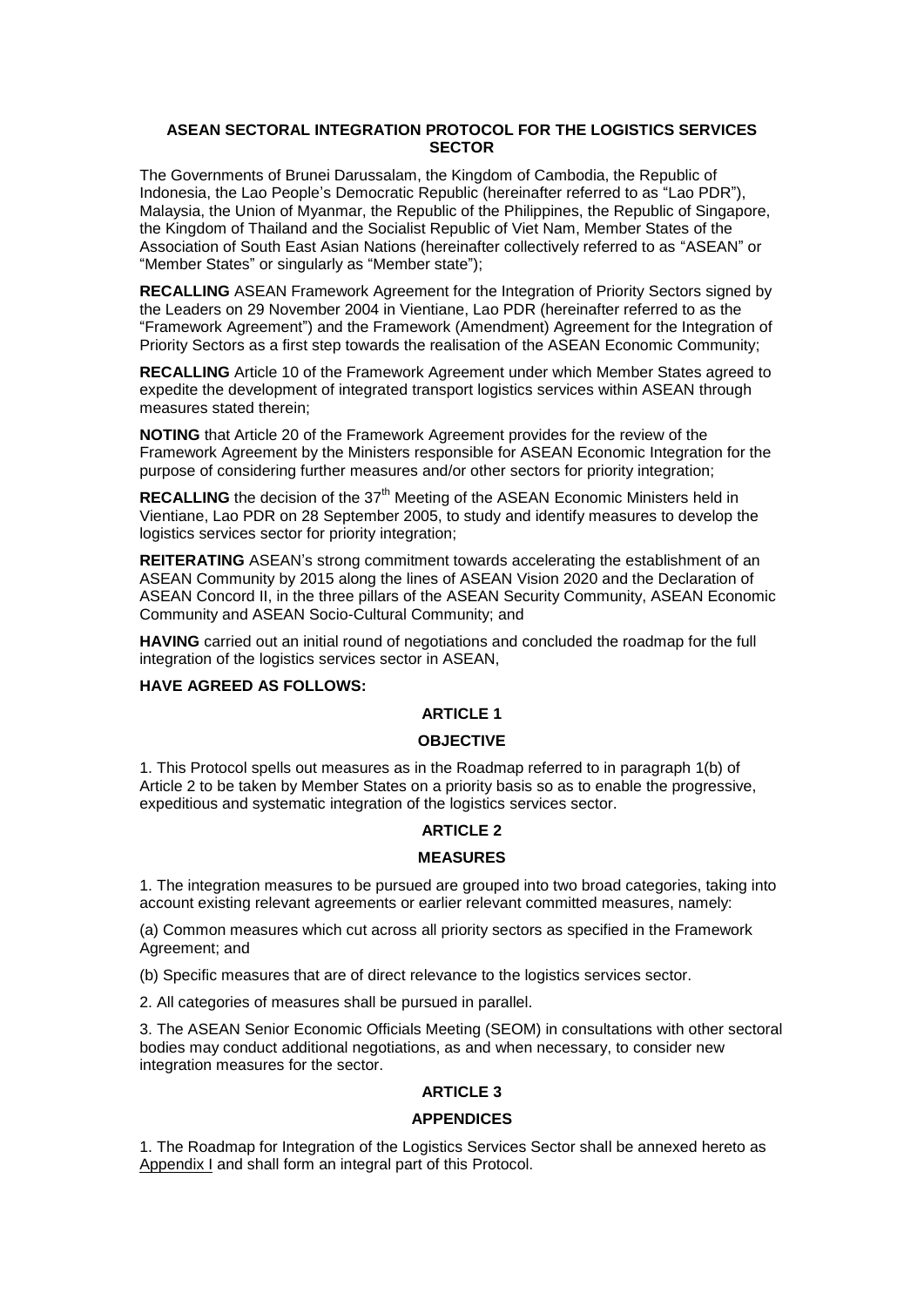2. Additional measures other than those identified in the Appendix I may be introduced, as and when deemed necessary through an amendment pursuant to paragraph 2 of Article 4 of this Protocol.

#### **ARTICLE 4**

#### **FINAL PROVISIONS**

1. Member States shall undertake the appropriate measures to fulfil the agreed obligations arising from this Protocol.

2. The provisions of this Protocol may be modified through amendments mutually agreed upon in writing by all Member States.

3. This Protocol shall enter into force 180 (one hundred and eighty) days after the date of its signature. Notwithstanding the specified date of entry into force, Member States undertake to carry out the obligations which arise prior to the date of entry into force of this Protocol in accordance with the timelines indicated in the Framework Agreement for the Integration of Priority Sectors and the Roadmap for Integration of the Logistics Services Sector attached to this Protocol.

4. This Protocol shall be deposited with the Secretary- General of ASEAN, who shall furnish a certified copy to each Member state.

**IN WITNESS WHEREOF,** the undersigned, being duly authorised thereto by their respective Governments, have signed the ASEAN Sectoral Integration Protocol for Logistics Services Sector.

**DONE** at Makati City, the Philippines, this Twenty-fourth Day of August in the year Two Thousand and Seven, in a single original copy in the English language.

For Brunei Darussalam:

#### **LIM JOCK SENG**

Second Minister of Foreign Affairs and Trade

For the Kingdom of Cambodia:

### **CHAM PRASIDH**

Senior Minister and Minister of Commerce

For the Republic of Indonesia:

# **MARI ELKA PANGESTU**

Minister of Trade

For the Lao People's Democratic Republic:

### **NAM VIYAKETH**

Minister of Industry and Commerce

For Malaysia:

### **RAFIDAH AZIZ**

Minister of International Trade and Industry

For the Union of Myanmar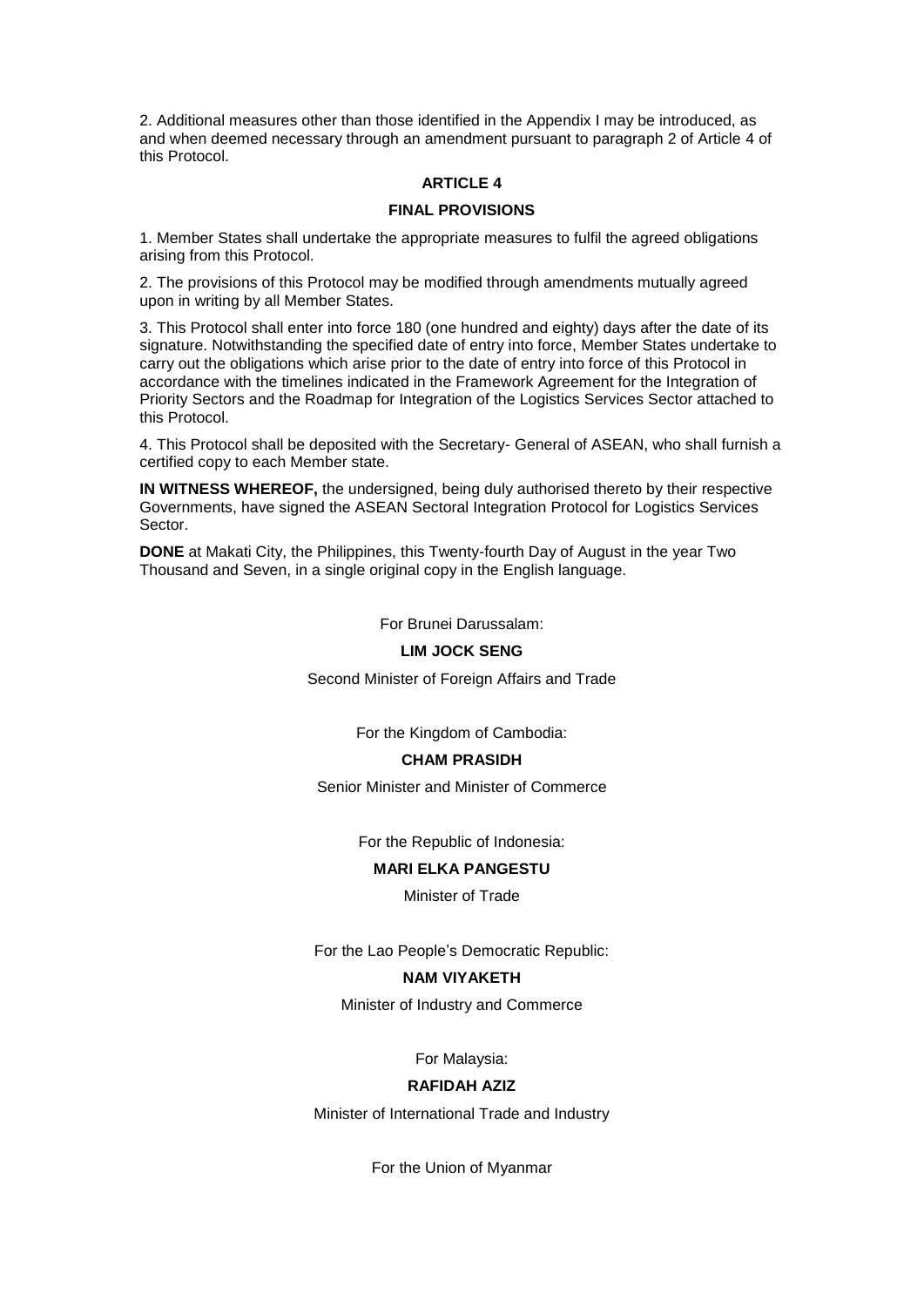# **U SOE THA**

Minister for National Planning and Economic Development

For the Republic of the Philippines:

### **PETER B. FAVILA**

Secretary of Trade and Industry

For the Republic of Singapore:

# **LIM HNG KIANG**

Minister for Trade and Industry

For the Kingdom of Thailand:

#### **KRIRK-KRAI JIRAPAET**

Minister of Commerce

For the Socialist Republic of Viet Nam:

# **VU HUY HOANG**

Minister of Industry and Trade

#### **APPENDIX 1**

#### **ROADMAP FOR THE INTEGRATION OF LOGISTICS SERVICES**

### **I. OBJECTIVES**

The objectives of this initiative are to:

 Create an ASEAN single market by 2015 by strengthening ASEAN economic integration through liberalisation and facilitation measures in the area of logistics services; and

 Support the establishment and enhance the competitiveness of an ASEAN production base through the creation of an integrated ASEAN logistics environment.

#### **II. MEASURES**

This Roadmap provides concrete actions that ASEAN Member Countries shall pursue to achieve greater and significant integration of logistics services in ASEAN, through progressive implementation of the measures, which include the liberalisation of logistics services, enhancing competitiveness of ASEAN logistics services providers through trade and logistics services facilitation, expanding capability of ASEAN logistics service providers, human resource development, and enhancing multi-modal transport infrastructure and investment.

# **III. COVERAGE**

The scope of the measures will cover freight logistics and related activities. The implementation of the specific measures shall be subject to the relevant national laws and regulations.

# **IV. COORDINATION**

The Senior Economic Officials Meeting (SEOM) shall be the overall coordinating and monitoring body in the implementation of this Roadmap, with Viet Nam as the Country Coordinator.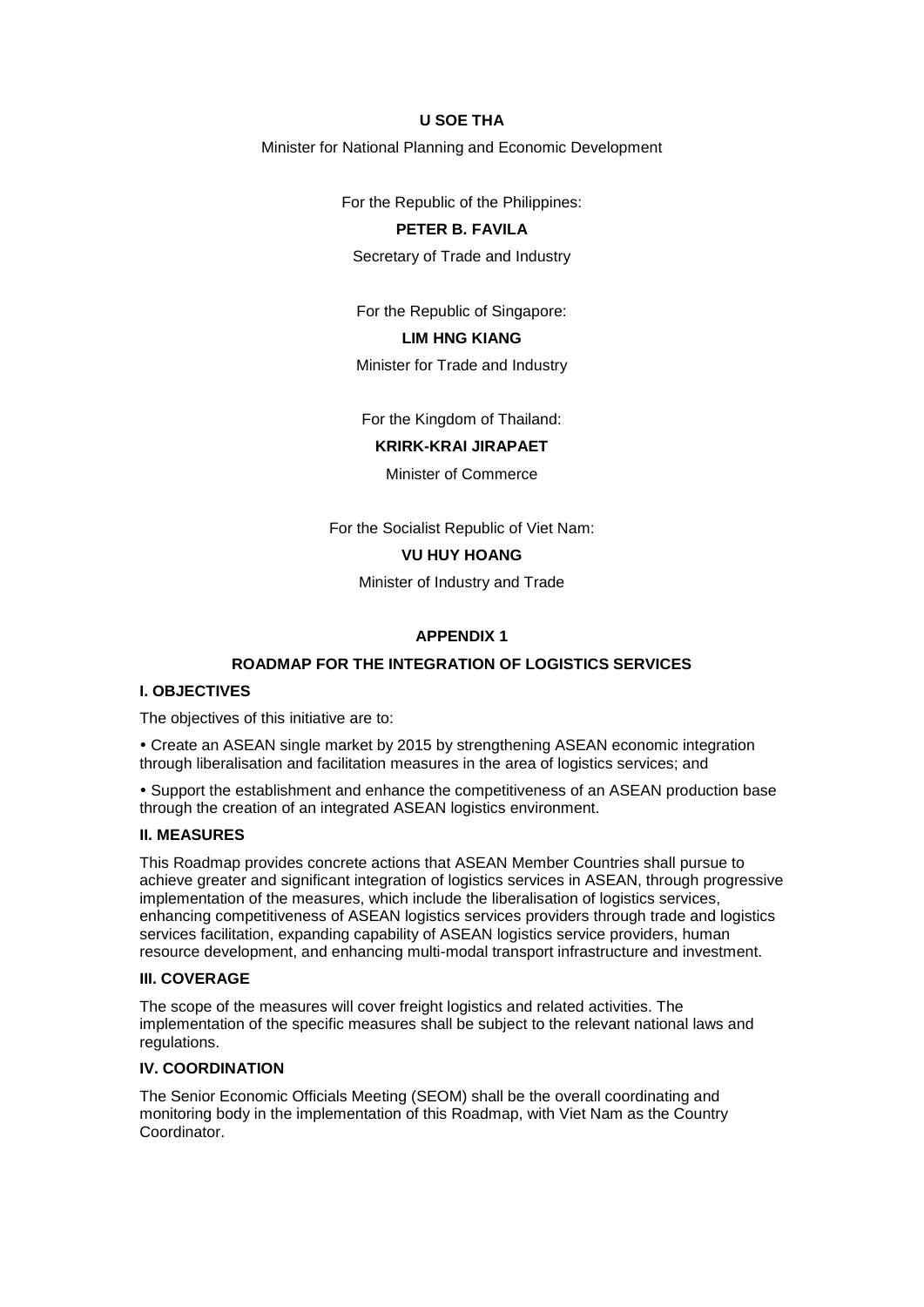| NO.                     | <b>MEASURES</b>                                                                                                                        |                      | <b>IMPLEMENTING BODY</b>                                        | <b>TIMELINE</b>   |  |  |
|-------------------------|----------------------------------------------------------------------------------------------------------------------------------------|----------------------|-----------------------------------------------------------------|-------------------|--|--|
| <b>SPECIFIC ISSUES</b>  |                                                                                                                                        |                      |                                                                 |                   |  |  |
| L                       | Member country shall endeavour to achieve substantial liberalisation of<br>logistics services in the following sectors $^{\text{1}}$ : |                      |                                                                 |                   |  |  |
| 1                       | Maritime cargo handling services                                                                                                       | <b>CPC 741</b>       | Coordinating<br>Committee on<br>Services (CCS)                  | 2013              |  |  |
| $\overline{c}$          | Storage & warehousing services                                                                                                         | <b>CPC 742</b>       | CCS                                                             | 2013              |  |  |
| 3                       | Freight transport agency services                                                                                                      | <b>CPC 748</b>       | <b>CCS</b>                                                      | 2013              |  |  |
| $\overline{\mathbf{4}}$ | Other auxiliary services $2$                                                                                                           | <b>CPC 749</b>       | <b>CCS</b>                                                      | 2013              |  |  |
| 5                       | Courier services <sup>3</sup>                                                                                                          | <b>CPC</b><br>7512** | <b>CCS</b>                                                      | 2013              |  |  |
| 6                       | Packaging services                                                                                                                     | <b>CPC 876</b>       | <b>CCS</b>                                                      | 2013              |  |  |
| $\overline{7}$          | Customs clearance services $4$                                                                                                         |                      | CCS and<br>Customs<br>Coordinating<br>Committee<br>(CCC)        | 2013              |  |  |
|                         | <b>Maritime transport services</b>                                                                                                     |                      |                                                                 |                   |  |  |
| 8                       | International Freight Transportation<br>excluding Cabotage                                                                             | CPC 7212             | <b>CCS</b>                                                      | 2013              |  |  |
|                         | Air freight services                                                                                                                   |                      |                                                                 |                   |  |  |
| 9                       | Implement ASEAN Multilateral Agreement<br>of the Full Liberalisation of Air Freight<br><b>Services</b>                                 |                      | Senior Transport December<br><b>Officials Meeting</b><br>(STOM) | 2008              |  |  |
|                         | Rail freight transport services                                                                                                        |                      |                                                                 |                   |  |  |
| 10                      | International rail freight transport services                                                                                          | CPC 7112             | CCS and<br>relevant STOM<br><b>Working Groups</b>               | Beginning<br>2008 |  |  |
|                         | Road freight transport services                                                                                                        |                      |                                                                 |                   |  |  |
| 11                      | International road freight transport services                                                                                          | <b>CPC 7213</b>      | CCS and<br>relevant STOM<br><b>Working Groups</b>               | Beginning<br>2008 |  |  |
| $\mathbf{I}$            | Enhancing Competitiveness of ASEAN Logistics Services Providers through                                                                |                      |                                                                 |                   |  |  |

 $1$  The individual schedule of specific commitments shall be negotiated by the Coordinating Committee on Services (CCS) and relevant negotiating bodies. Flexibility to be provided for some member countries in implementation using the ASEAN Minus X Formula.

-

 $2$  Include the following activities: bill auditing; freight brokerage services; freight inspection, weighing and sampling services; freight receiving and acceptance services; transportation document preparation services. These services are provided on behalf of cargo owners.

 $3$  "Express Delivery Services" will be included in the list of services to be liberalised. These services are recognised to be distinct and separate from postal services.

<sup>&</sup>lt;sup>4</sup> "Customs clearance services" (alternatively "customs house brokers' services") means activities consisting in carrying out on behalf of another party customs formalities concerning import, export or through transport of cargoes, whether this service is the main activity of the service provider or a usual complement of its main activity.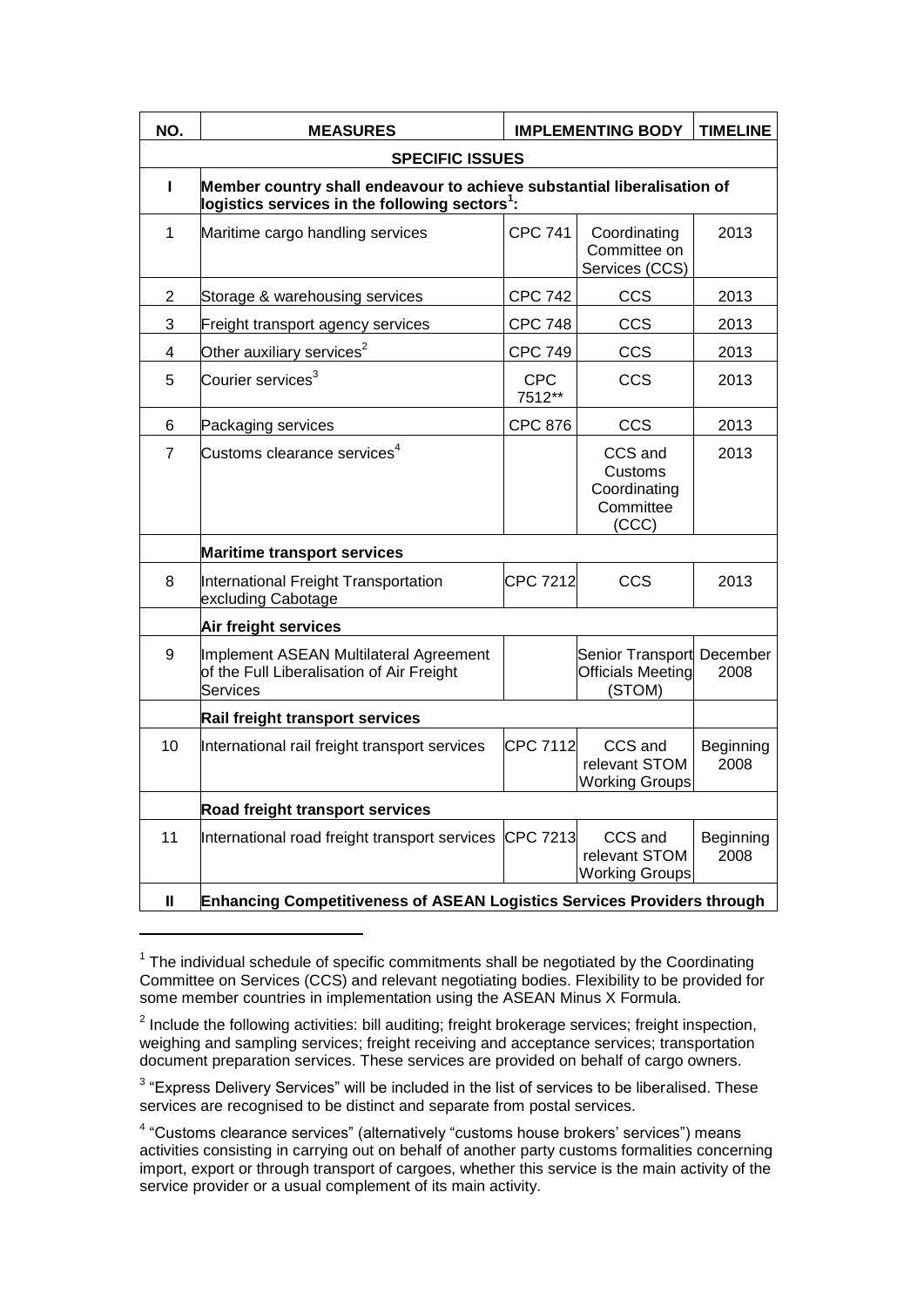|       | Trade (including Documentation Simplification) and Logistics (Transport)<br><b>Facilitation</b>                                                                                                                                                                                                                                 |                                                                                                                                          |                                             |  |  |
|-------|---------------------------------------------------------------------------------------------------------------------------------------------------------------------------------------------------------------------------------------------------------------------------------------------------------------------------------|------------------------------------------------------------------------------------------------------------------------------------------|---------------------------------------------|--|--|
| II(a) | <b>Trade and Customs Facilitation</b>                                                                                                                                                                                                                                                                                           |                                                                                                                                          |                                             |  |  |
| 12    | Implement provisions in the WTO<br>Agreement on Customs Valuation                                                                                                                                                                                                                                                               | <b>Customs Coordinating</b><br>Committee (CCC)/<br><b>Customs Procedures and</b><br><b>Trade Facilitation Working</b><br>Group (CPTF-WG) | On-going                                    |  |  |
| 13    | Implement the WCO Immediate Release<br>Guidelines and review, as appropriate, the<br>de minimus levels (value thresholds) for<br>express delivery of air shipments and<br>implement/introduce EDI to speed up<br>customs clearance.                                                                                             | CCC/CPTF-WG                                                                                                                              | On-going                                    |  |  |
| 14    | Promote the implementation of the WCO<br>Framework of Standards to Secure and<br>Facilitate Global Trade                                                                                                                                                                                                                        | <b>CCC/CPTF-WG</b>                                                                                                                       | On-going                                    |  |  |
| 15    | Identify suitable standards to secure the<br>interoperability and interconnectivity in<br>facilitating trade within customs jurisdiction,<br>including those of Information and<br><b>Communication Technology</b>                                                                                                              | CPTF-WG                                                                                                                                  | 2007-2009                                   |  |  |
| 16    | Enact domestic legislation to provide legal<br>recognition of electronic documents/<br>transactions                                                                                                                                                                                                                             | TELSOM/CPTF-WG                                                                                                                           | 2007-2008                                   |  |  |
| 17    | Encourage application of standardised<br>trade data and documents for trade<br>facilitation through the adoption of<br>International standards like WCO data<br>model, UNTDED- United Nations Trade<br>Data Elements Directory, UN-eDocs and<br>the electronic submission of trade data and<br>documents for customs clearance. | CPTF-WG and SEOM                                                                                                                         | 2008 for<br>ASEAN-6<br>and 2012<br>for CLMV |  |  |
| 18    | Adopt service commitments (Client Service<br>Charters) by ASEAN customs authorities                                                                                                                                                                                                                                             | CCC                                                                                                                                      | Completed<br>by 31-Dec-<br>05               |  |  |
| 19    | Encourage implementation of 24x7 customs<br>operations to accelerate the cargo customs<br>clearance as requested by the industry and<br>subject to the relevant national regulations.                                                                                                                                           | CPTF-WG and SEOM                                                                                                                         | 2007-2008                                   |  |  |
| 20    | Promote relevant technologies for<br>advanced information systems to be shared<br>among governmental agencies, shippers,<br>and industry, in advancing supply-chain<br>security initiatives.                                                                                                                                    | <b>Customs Enforcement</b><br>Working Group (CEWG)/<br>STOM/Telecommunication<br>Senior Officials Meeting<br>(TELSOM)                    | On-going                                    |  |  |
| 21    | Develop the Single Window approach for<br>customs clearance.                                                                                                                                                                                                                                                                    | <b>ASEAN Single Window</b><br><b>Steering Committee(ASW-</b><br>SC)/CPTF-WG/SEOM                                                         | 2008 for<br>ASEAN 6<br>and 2012<br>for CLMV |  |  |
| 22    | Promote the use of RFID (Radio Frequency TELSOM/CPTF-WG/ASW-<br>Identification) applications to facilitate<br>cross-border use of RFID in trade and<br>customs as well as cross border tracking of                                                                                                                              | SC                                                                                                                                       | On-going                                    |  |  |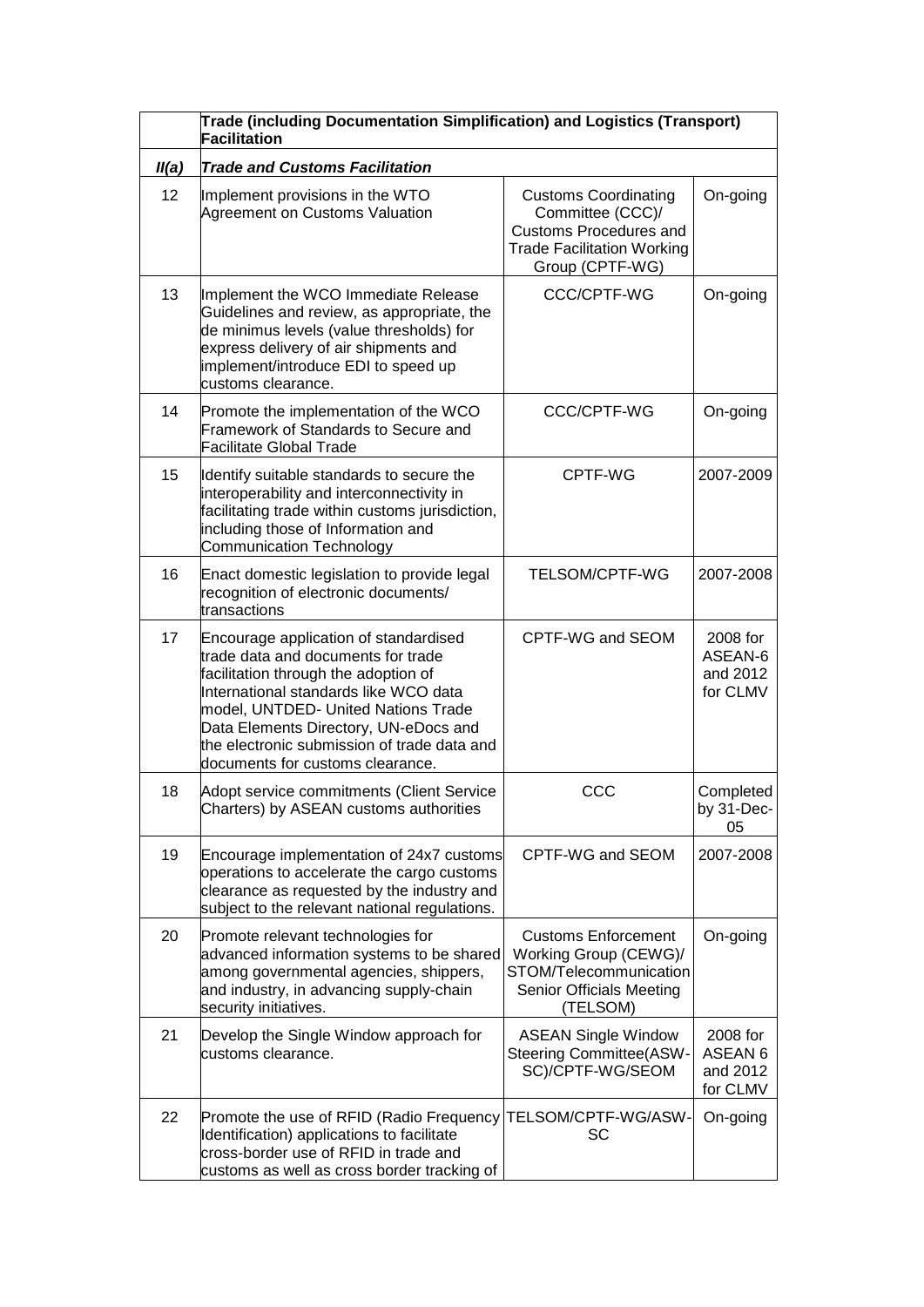|       | goods.                                                                                                                                                                                                                                                                                                 |                                                                                                             |                   |
|-------|--------------------------------------------------------------------------------------------------------------------------------------------------------------------------------------------------------------------------------------------------------------------------------------------------------|-------------------------------------------------------------------------------------------------------------|-------------------|
| 23    | Facilitate cross border electronic<br>transactions, information sharing, electronic<br>payment and electronic signatures                                                                                                                                                                               | <b>TELSOM WG AII/ CPTF-</b><br>WG                                                                           | Beginning<br>2008 |
| 24    | Encourage enterprises to adopt/develop<br>interoperable supply chain management<br>systems in ASEAN to link up planning<br>solutions, automated storage and retrieval<br>systems and wireless tracking technologies                                                                                    | <b>TELSOM WG AII/CPTF-</b><br>WG                                                                            | On-going          |
| 25    | Enhance cooperation and communications<br>between customs and the business sector<br>including through electronic means.                                                                                                                                                                               | CCC/ CPTF-WG/ ASEAN<br><b>Freight Forwarders</b><br>Association (AFFA) and<br><b>ASEAN Shippers Council</b> | On-going          |
| 26    | Implement risk management practices to<br>facilitate trade, while maintaining effective<br>customs control                                                                                                                                                                                             | CPTF-WG                                                                                                     | On-going          |
| 27    | Enhance transport security and safety in<br>the regional supply-chain networks, through<br>capacity building initiatives, technical<br>networking, and regular exchange of<br>relevant technologies, best practices and<br>information                                                                 | STOM/ CPTF-WG                                                                                               | On-going          |
| 28    | Conduct regular formal dialogues between<br>private sectors, relevant associations and<br>government related bodies                                                                                                                                                                                    | CCC/CPTF-WG/ASW-SC                                                                                          | On-going          |
| II(b) | <b>Logistics Facilitation</b>                                                                                                                                                                                                                                                                          |                                                                                                             |                   |
|       |                                                                                                                                                                                                                                                                                                        |                                                                                                             |                   |
| 29    | Enhance the transparency of domestic<br>regulation for logistics related regulation<br>through timely publication of investment<br>regulation, licensing criteria, licensing<br>decisions by the Governments and may<br>facilitate consultation to the private sectors<br>in the policy-making process | Coordinating Committee on<br>Investment<br>(CCI)/CCS/STOM Working<br>Groups                                 | On-going          |
| 30    | Conclude and sign the ASEAN Framework<br>Agreement on Facilitation of Inter-State<br>Transport                                                                                                                                                                                                         | <b>STOM</b>                                                                                                 | 2008              |
| 31    | Operationalise the ASEAN Framework<br>Agreement on the Facilitation of Goods in<br>Transit and the ASEAN Framework<br>Agreement on Multimodal Transport, to<br>promote efficient door-to-door cargo<br>transport and cross-border transport<br>facilitation                                            | STOM/CCC                                                                                                    | Beginning<br>2008 |
| 32    | Improve land transport network<br>infrastructures and services to achieve<br>better inter-connectivity, interoperability and<br>inter-modality with the national, regional<br>and international maritime and air transport<br>gateways                                                                 | <b>STOM</b>                                                                                                 | On-going          |
| 33    | Strengthen intra-ASEAN maritime and<br>shipping transport services                                                                                                                                                                                                                                     | <b>STOM</b>                                                                                                 | On-going          |